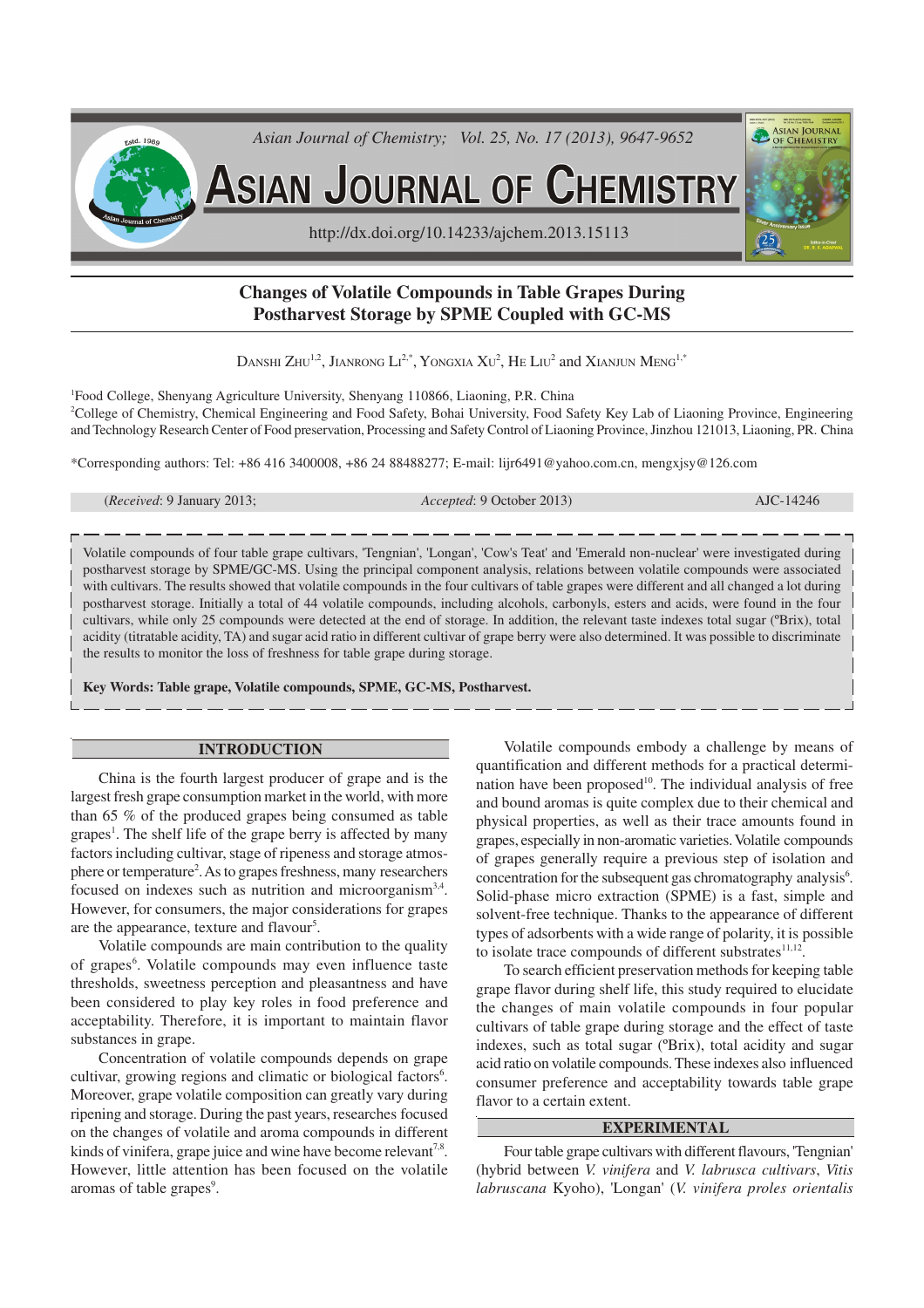*Negr*.), 'Cow's Teat' (*V. vinifera proles orientalis Negr*.) and 'Emerald non-nuclear' (*V. vinifera proles orientalis Negr*.) were studied. The berries of all the four previous grape cultivars were harvested at commercial maturity in vineyard at Hangzhou (China) suburb and then were immediately transported to the laboratory. The grape were selected on the basis of uniform colour, size, firmness and the absence of blemishes or disease and randomly distributed into batches. There were three replicates per sampling for analyzing the total sugar content (°Brix), total acid (titratable acidity, TA) and volatile compound analysis.

**Solid phase micro extraction (SPME):** Grapes were grounded into pulp, then a 10 mL sample was poured into a 20 mL gas-tight vial containing a microstirring bar (Supelco) to study the effects of extraction time and temperature. Two SPME fiber coatings were evaluated and used-85  $\mu$ m polyacrylate (PA), 65 µm polydimethylsiloxane (PDMS)/ divinylbenzene (DVB) (Supelco, Bellefonte PA, USA)-for their high sensitivity for aroma compounds and good reproducibility in grapes6,9. Fibers were first conditioned following instructions from manufacturers then cleaned at 250 ºC for 10 min. The sample was equilibrated at 50 °C for 5 min and extracted by the fiber for 25 min at the same temperature. After extraction, the fiber was withdrawn and introduced into the injector port of the GC for desorption at 250 ºC for 3 min in the splitless mode. Analyses were carried out in triplicate.

**Gas chromatography-mass spectrometry (GC-MS):** GC-MS analysis was performed on an Agilent gas chromatograph model 7890 A coupled with an Agilent 5975 C mass selective detector (Agilent Technologies). Analytes were separated on an DB-5 capillary column (0.25 mm  $\times$  30 m  $\times$  $1.0 \,\mu$ m) by applying the following temperature program: 40 °C for 5 min, raised to 120 ºC at 15 ºC/min and kept for 2 min, then increased to 240 ºC at 10 ºC/min and held for 6 min.

The mass detector conditions were: electronic impact (EI) mode at 70 eV; source temperature: 230 ºC; mass scanning range: m/z 30-450. The flow rate of helium was 1 mL/min. Compounds were identified by comparison with reference spectra (Wiley 5 and NIST 98 databases), which were compared with available literature retention indices (NIST Chemistry Web Book, 2011).

**Statistic analysis:** The content of each compound identified in grape was determined by area normalization method. The statistical significance of the volatile compounds was determined by one-way ANOVA. The SPME-GC-MS analyses were performed in triplicate. Principal component analysis (PCA) was carried out using SPSS19.0 software for Windows statistical package. PCA was applied for reducing the number of variables (four variables corresponding to the chemical classes of the individual volatile compounds identified) to a smaller number of new derived variables (principal component or factors) that adequately summarize the original information.

## **RESULTS AND DISCUSSION**

**Extracting properties of solid phase microextraction fibers:** A standard mixture of analysis commonly found in volatile was used for the preliminary selection of different fibers and extraction methods.

Extraction temperature and time are important parameters in the SPME sampling process and both of which have an effect on the equilibrium during extraction. Extractions were carried out at 40, 50 and 60 ºC, for 20, 30, 40 and 50 min, based on previously published methods<sup>13,14</sup>. The results showed that there were no significant differences between samples extracted at different temperatures and times by the PDMS/ DVB fiber. A sample temperature of 50 ºC and SPME extraction time of 0.5 h were finally selected.

Two types of coating fibers were investigated on the cultivar of 'Tengnian' (Fig. 1): 85 µm (polyacrylate) and 65 µm PDMS/DVB. It showed that the PDMS/DVB fibre had a good selectivity for substances with low to middle molecular weight and could detect more substances. Polyacrylate coating showed a better selectivity for substances with high molecular weight, but the baseline is elevating in the latter time. The two fibers showed a significant difference in the numbers of volatiles in Tengnian grapes (Fig. 2). Then the PDMS/DVB fibre was chosen in the following analytical procedure.







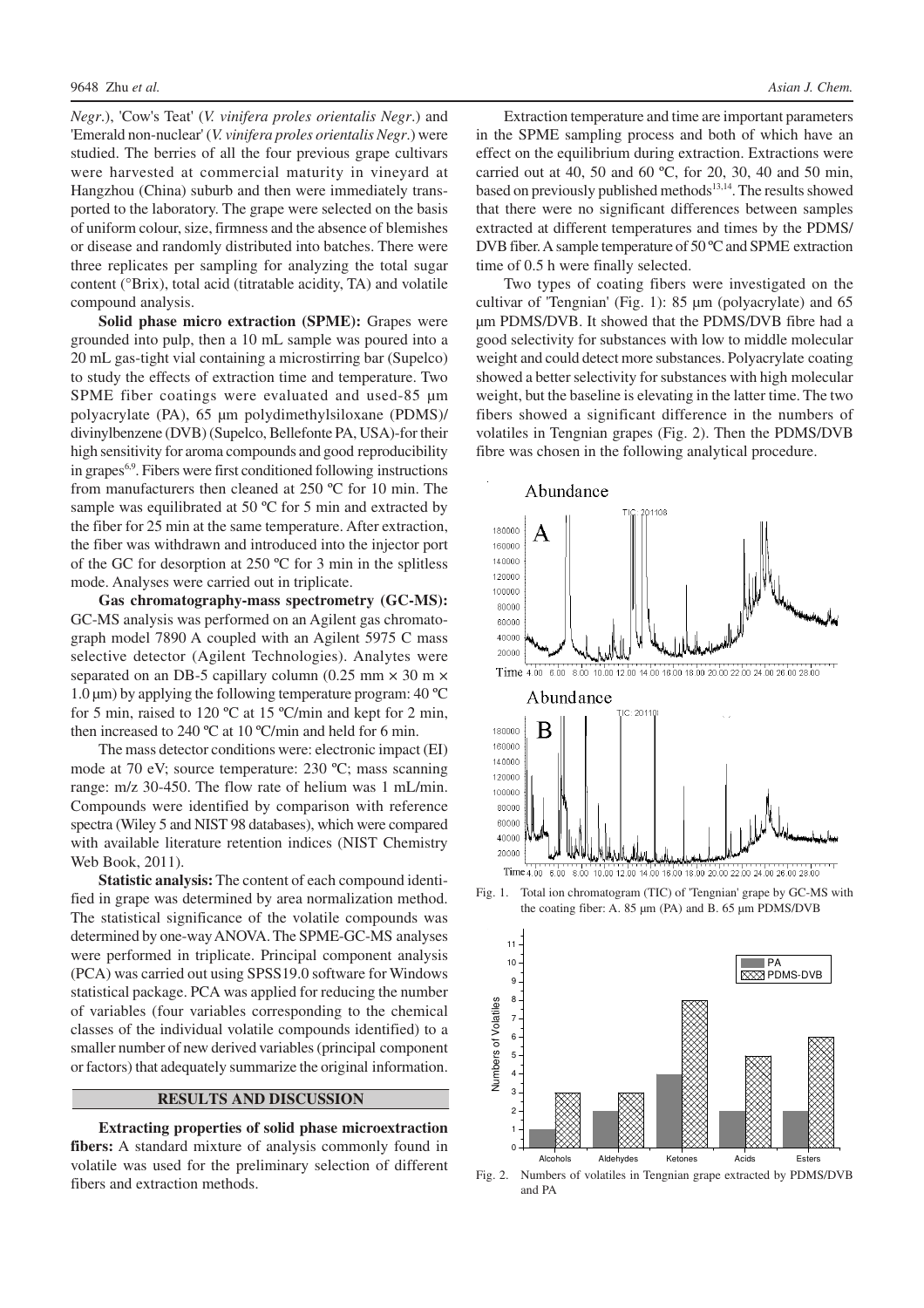**Types of volatiles compounds in four cultivars of table grape at different stage of storage:** The samples of four cultivars table grape were extracted using SPME with subsequent analysis by GC-MS both at the beginning of storage and at the end of storage. In the initial stage, a total of 44 volatile compounds, including alcohols, carbonyls, esters and acids were found in the four cultivars (Table-1). Both the types and numbers of volatile compounds showed great difference among different grape varieties. There were 37 compounds identified in 'Tengnian', 30 in 'Longan', 30 in 'Cow's Teat' and 29 in 'Emerald non-nuclear'. Different types and contents of volatile compounds result in unique grape berry flavors.

There were much more alcohols identified in 'Cow's Teat' than in the other three cultivars. (E)-2-Hexen-1-ol had the highest content in 'Cow's Teat' and the relative content of (E)- 2-hexen-1-ol reached 12.86 %. Trace were the alcohols detected in 'Longan'.

Aldehydes were the most abundant volatiles in the cultivar 'Cow's Teat' and 'Emerald non-nuclear'. The content of (E)-2 hexenal in the cultivar 'Cow's Teat' and 'Emerald non-nuclear' reached 48.25 and 28.45 %, respectively. There was no other aldehyde detected in 'Emerald non-nuclear' except for (E)-2 hexenal. 2-Hexenal (leaf aldehyde) as a main volatile compound in grape berry not only provides rich fragrance of fresh fruit and clean leaf, but also could inhibit the growth of mold<sup>15</sup>. Both the colours on grape berries of 'Cow's Teat' and 'Emerald non-nuclear' were green. This showed that the green cultivars of grape could have a higher content of (E)-2-hexenal than the cultivar of other colours.

There were many kinds of ketones in the four cultivars, but their total relative contents were all low. Acid levels, other than 6-octadecenoic acid, were relatively low in all grape cultivars. However, 6-octadecenoic acid only existed in the red cultivars. Only one kind of acid was detected in 'Emerald nonnuclear' and the relative acid content was no more than 1 %.

Esters were the most abundant volatiles in the 'Tengnian' and 'Longan' grape and the relative contents of ester reached 29.05 and 38.33 %. Ethyl caproate was the dominant ester in 'Tengnian', 'Longan' and 'Emerald non-nuclear', but it wasn't detected in 'Cow's Teat'. Ethyl caproate provided fruit sweet smell and was detected in many kinds and types of fruits, such as pineapple, pear, papaya, mango and strawberry<sup>16-18</sup>. 'Cow's Teat' was short of esters and acid, but the content of cyclohexene was relatively higher.

After 20 days of 20 ºC storage, volatile compounds changed a lot in all the four cultivars (Table-2). The types of volatile compounds reduced from 37 to 14 in 'Tengnian', from 30 to 14 in 'Longan', from 30 to 16 in 'Cow's Teat' and from 29 to 16 in 'Emerald non-nuclear'.

In the initial stage of storage, (E)-2-hexen-1-ol was the general composition in the four cultivars except 'Longan', but disappeared in the final stage in 'Tengnian' and 'Emerald nonnuclear', while it's relative content in 'Cow's Teat' increased from 12.86 to 16.46 %. Phenylethyl alcohol was the general composition that appeared only in the final stage of storage. The content of (E)-2-hexenal was reduced in the two green cultivars accompanied with the fresh scent weaken during storage and disappeared in 'emerald non-nuclear' finally. Nonanal was the composition that emerged in the later storage stage

and provided the odor of sweet orange oil<sup>19,20</sup> in the two green cultivars 'Cow's Teat' and 'Emerald non-nuclear'. Contents of 11-dodecen-2-one in 'Longan' and 'Cow's Teat' increased during storage. 4-Butylbenzoic acid emerged in 'Longan' at the final stage of storage.

The relative content of esters in the cultivar 'Emerald nonnuclear' increased more, for the contribution of two compounds ethyl *trans*-crotonate and ethyl caproate, which increased from 0 to 34.62 and 15.12 to 33.65 % and the total relative content of esters had reached 75.53 %. Several new esters also appeared in 'Longan' and 'emerald non-nuclear'. The 'Cow's Teat' still lacked of esters at the end of storage. In addition, the composition changed more in 'Longan', which showed from 7.86 % in the initial stage to 22.92 % in the final stage of storage.

**Principal component analysis analysis:** A principal component analysis (PCA) was performed to determine which the most important volatile were and non-volatile compounds on table grape before and after postharvest storage. This was used to establish relationships between storage stages and volatile compounds. The PCA can compress the data based on their similarities and differences, by reducing the number of dimensions without much loss of information and define the number of "principal components"<sup>21</sup>. In present case, the two first principal components (PCs) are sufficient to explain the maximum variation in all original dates. The corresponding loadings plot established the relative importance of each volatile component in the initial stage (Fig. 3A) and in the final stage (Fig. 3B) of storage. This analysis included alcohols, aldehydes, ketones, acids and esters.



Fig. 3. Principal component analysis analysis of volatile compounds in 'Tengnian', 'Longan', 'Cow's Teat' and 'Emerald non-nuclear' during storage. (A) Loadings plot in the initial stage and (B) loadings plot in the later latter stage. Note: The numbers in figure (A) and (B) correspond to the volatile code in Tables 1 and 2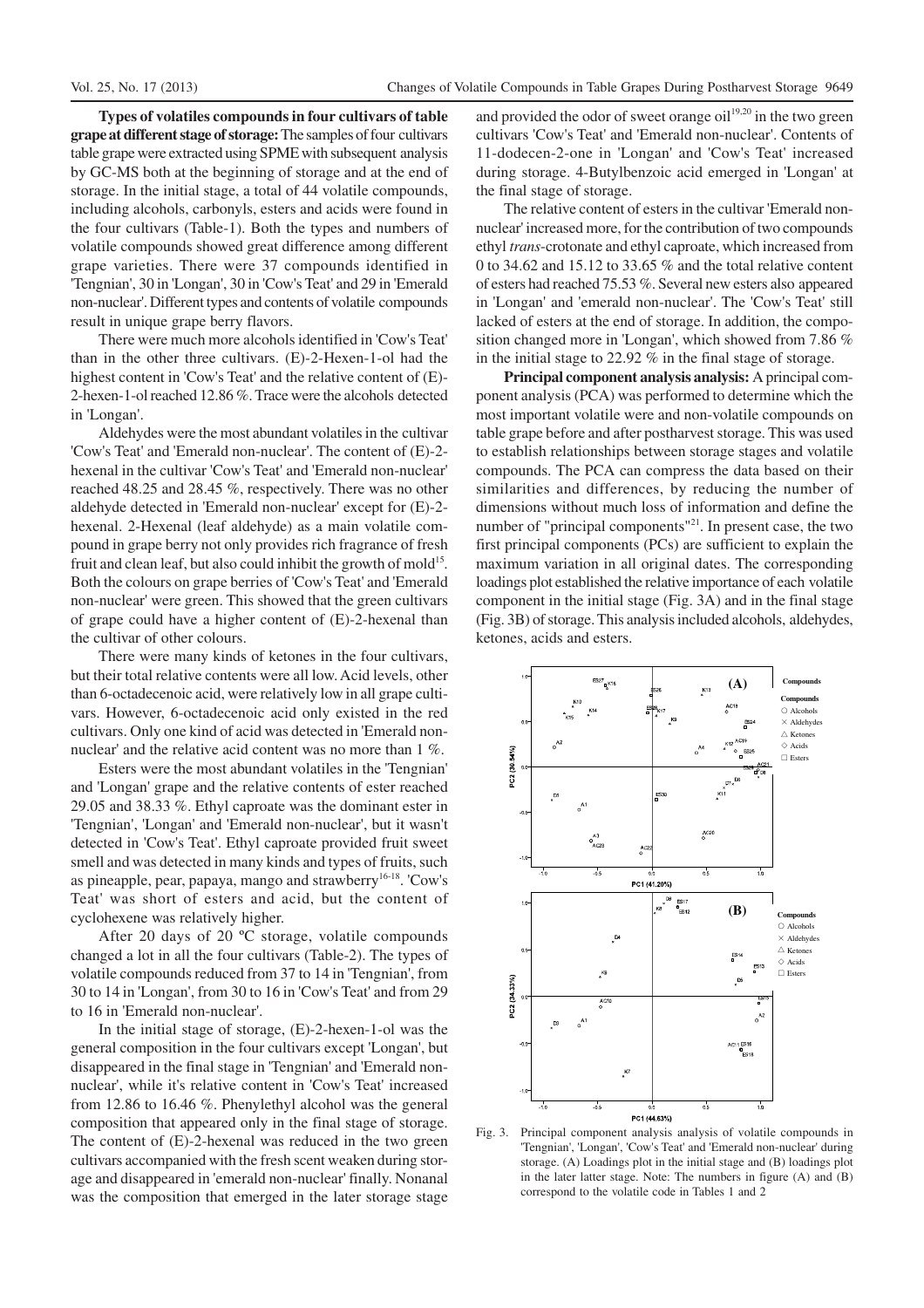| TABLE-1        |                                                         |                                                                           |                                                       |                  |                  |                                    |  |  |  |
|----------------|---------------------------------------------------------|---------------------------------------------------------------------------|-------------------------------------------------------|------------------|------------------|------------------------------------|--|--|--|
|                |                                                         | VOLATILE COMPOUNDS DETECTED IN FOUR CULTIVARS OF GRAPE IN INITIAL STORAGE |                                                       |                  |                  |                                    |  |  |  |
| Code           | Compound <sup>b</sup>                                   | <b>RT</b>                                                                 | Relative content in initial stage of storage $(\%)^a$ |                  |                  |                                    |  |  |  |
|                |                                                         |                                                                           | Tengnian                                              | Longan           | Cow's Teat       | Emerald non-nuclear                |  |  |  |
| Alcohols       |                                                         |                                                                           |                                                       |                  |                  |                                    |  |  |  |
| $\mathbf{1}$   | $(E)$ -2-Hexen-1-ol                                     | 3.98                                                                      | $6.83 \pm 1.35$                                       | ND <sup>c</sup>  | $12.86 \pm 1.14$ | $5.16 \pm 0.85$                    |  |  |  |
| $\overline{2}$ | 4-Ethylamino-1-butanol                                  | 22.09                                                                     | $0.10 \pm 0.02$                                       | $0.41 \pm 0.07$  | $1.06 \pm 0.42$  | $1.58 \pm 0.24$                    |  |  |  |
| 3              | 2-Dodecanol                                             | 23.64                                                                     | <b>ND</b>                                             | N <sub>D</sub>   | $0.84 \pm 0.09$  | ND                                 |  |  |  |
| $\overline{4}$ | 1-Cyclohexyl-2-propen-1-ol                              | 27.90                                                                     | $1.10 \pm 0.04$<br>Aldehydes                          | <b>ND</b>        | $0.11 \pm 0.08$  | ND                                 |  |  |  |
| 5              | (E)-2-Hexenal                                           | 3.19                                                                      | $8.96 \pm 0.96$                                       | ND               | $48.25 \pm 2.45$ | $28.45 \pm 1.98$                   |  |  |  |
| 6              | 4-Methoxy-benzaldehyd                                   | 10.85                                                                     | $3.20 \pm 0.56$                                       | $1.72 \pm 0.56$  | $1.173 \pm 1.44$ | ND                                 |  |  |  |
| 7              | Dimethylaminoacetaldehyde dimethyl acetal               | 12.01                                                                     | <b>ND</b>                                             | $0.30 \pm 0.05$  | $0.02 \pm 0.08$  | ND                                 |  |  |  |
| 8              | 2-Methylundecanal                                       | 16.79                                                                     | $0.47 \pm 0.04$                                       | $0.49 \pm 0.67$  | $0.10 \pm 0.04$  | ND                                 |  |  |  |
|                |                                                         | Ketones                                                                   |                                                       |                  |                  |                                    |  |  |  |
| 9              | 11-Dodecen-2-one                                        | 19.69                                                                     | $1.28 \pm 0.25$                                       | $0.04 \pm 0.02$  | $0.21 \pm 0.08$  | $0.53 \pm 0.03$                    |  |  |  |
| 10             | 2-Pentadecanone                                         | 22.27                                                                     | $0.40 \pm 0.07$                                       | $0.10 \pm 0.08$  | $0.36 \pm 0.06$  | $0.77 \pm 0.12$                    |  |  |  |
| 11             | 2-Nonadecanone                                          | 22.67                                                                     | <b>ND</b>                                             | $1.77 \pm 0.23$  | $0.36 \pm 0.07$  | ND                                 |  |  |  |
| 12             | 2-Hydroxy-1-cyclopentadecanone                          | 23.41                                                                     | $2.91 \pm 0.45$                                       | $0.76 \pm 0.11$  | ND               | ND                                 |  |  |  |
| 13             | Oxacyclotetradecan-2-one                                | 24.86                                                                     | $0.10 \pm 0.05$                                       | $0.48 \pm 0.09$  | ND               | $0.68 \pm 0.12$                    |  |  |  |
| 14             | 2,15-Hexadecanedione                                    | 25.68                                                                     | $0.07 \pm 0.02$                                       | $0.50 \pm 0.51$  | $0.40 \pm 0.07$  | $1.31 \pm 0.54$                    |  |  |  |
| 15             | Cyclohexadecanone                                       | 26.37                                                                     | $0.17 \pm 0.07$                                       | N <sub>D</sub>   | $0.31 \pm 0.06$  | $0.86 \pm 0.11$                    |  |  |  |
| 16             | 6-Methyl-2-heptanone                                    | 26.70                                                                     | $1.19 \pm 0.13$                                       | $0.16 \pm 0.07$  | $0.38 \pm 0.04$  | $1.82 \pm 0.21$                    |  |  |  |
| 17             | 6,10-Dimethylundecan-2-one                              | 28.57                                                                     | $0.72 \pm 0.05$                                       | ND               | $0.13 \pm 0.04$  | $0.39 \pm 0.07$                    |  |  |  |
|                |                                                         | Acids                                                                     |                                                       |                  |                  |                                    |  |  |  |
| 18             | 3-Methoxypropionic acid                                 | 13.17                                                                     | $0.20 \pm 0.05$                                       | $0.30 \pm 0.02$  | ND               | $0.21 \pm 0.01$                    |  |  |  |
| 19             | Egtazic acid                                            | 21.43                                                                     | $0.15 \pm 0.03$                                       | $0.06 \pm 0.01$  | ND               | ND                                 |  |  |  |
| 20             | (E)-Traumatic acid                                      | 23.42                                                                     | $1.00 \pm 0.23$                                       | $0.87 \pm 0.09$  | $1.05 \pm 0.06$  | ND                                 |  |  |  |
| 21             | 6-Octadecenoic acid                                     | 23.55                                                                     | $4.43 \pm 0.58$                                       | $7.51 \pm 0.65$  | ND               | ND                                 |  |  |  |
| 22             | 9-Hexadecenoic acid                                     | 25.14                                                                     | $1.10 \pm 0.26$                                       | $1.01 \pm 0.34$  | $2.50 \pm 0.41$  | ND                                 |  |  |  |
| 23             | Undecylenic acid                                        | 25.75                                                                     | <b>ND</b>                                             | ND               | $0.75 \pm 0.09$  | ND                                 |  |  |  |
|                |                                                         | Esters                                                                    |                                                       |                  |                  |                                    |  |  |  |
| 24             | Ethyl caproate                                          | 6.42                                                                      | $22.23 \pm 1.32$                                      | $30.61 \pm 2.56$ | ND               | $15.12 \pm 1.69$                   |  |  |  |
| 25             | (E)-2-Hexenoic acid, ethyl ester                        | 7.10                                                                      | $1.24 \pm 0.32$                                       | $3.60 \pm 0.58$  | ND               | $0.90 \pm 0.02$                    |  |  |  |
| 26<br>27       | Phenylacetic acid ethyl ester<br>Crystal violet lactone | 10.43<br>12.85                                                            | $2.37 \pm 0.14$<br>$1.28 \pm 0.32$                    | ND<br>ND         | ND<br>ND         | $1.87 \pm 0.25$<br>$3.21 \pm 0.57$ |  |  |  |
| 28             | 2-(4-Methylphenoxy)benzoic acid methyl ester            | 21.87                                                                     | ND                                                    | $1.96 \pm 0.11$  | ND               | $2.48 \pm 0.31$                    |  |  |  |
| 29             | 12-Octadecenoic acid methyl ester                       | 23.57                                                                     | $1.06 \pm 0.35$                                       | $2.16 \pm 0.24$  | ND               | ND                                 |  |  |  |
| 30             | Nervonic acid methyl ester                              | 27.11                                                                     | $0.87 \pm 0.12$                                       | ND               | $0.64 \pm 0.08$  | $\rm ND$                           |  |  |  |
| Others         |                                                         |                                                                           |                                                       |                  |                  |                                    |  |  |  |
| 31             | Cyclohexene                                             | 3.60                                                                      | $6.13 \pm 0.71$                                       | ND               | $14.07 \pm 1.06$ | $8.42 \pm 0.52$                    |  |  |  |
| 32             | Limonene                                                | 6.96                                                                      | <b>ND</b>                                             | N <sub>D</sub>   | $0.60 \pm 0.09$  | $1.38 \pm 0.21$                    |  |  |  |
| 33             | Amodiaquine                                             | 7.69                                                                      | $0.44 \pm 0.07$                                       | $0.92\pm0.25$    | $0.20\pm0.07$    | $1.28\pm0.08$                      |  |  |  |
| 34             | 2-Methoxyphenamine hcl                                  | 8.99                                                                      | $0.09 \pm 0.02$                                       | $0.42 \pm 0.08$  | $0.16\pm0.02$    | $0.44 \pm 0.06$                    |  |  |  |
| $35\,$         | Naphthalene                                             | 9.46                                                                      | $8.89 \pm 0.62$                                       | $7.86 \pm 0.84$  | $2.20 \pm 0.37$  | $7.14 \pm 0.69$                    |  |  |  |
| 36             | Allyl phenyl ether                                      | 11.61                                                                     | $2.37 \pm 0.35$                                       | $2.73 \pm 0.57$  | ND               | ND                                 |  |  |  |
| 37             | Ephedrine                                               | 14.56                                                                     | $0.63 \pm 0.14$                                       | $0.15 \pm 0.06$  | $0.47\pm0.09$    | $0.39 \pm 0.06$                    |  |  |  |
| 38             | N,N-Dimethylethylamine                                  | 19.73                                                                     | $0.54 \pm 0.12$                                       | $0.10 \pm 0.05$  | $0.04\pm0.00$    | ND                                 |  |  |  |
| 39             | 2-Dimethylaminoethyl cyanide                            | 21.19                                                                     | $\rm ND$                                              | $0.18 \pm 0.39$  | $0.12 \pm 0.05$  | $0.27 \pm 0.04$                    |  |  |  |
| 40             | Trans-1,4-Cyclohexanediamine                            | 21.46                                                                     | $0.35\pm0.07$                                         | $\rm ND$         | $0.06\pm0.01$    | $0.73 \pm 0.09$                    |  |  |  |
| 41             | 2,5-Dimethylpiperazine                                  | 23.39                                                                     | $0.92 \pm 0.21$                                       | $\rm ND$         | $0.41 \pm 0.07$  | $0.90 \pm 0.14$                    |  |  |  |
| 42             | Bisphenol A                                             | 24.21                                                                     | $9.09 \pm 0.89$                                       | $21.16 \pm 1.35$ | $10.18 \pm 0.98$ | $10.01 \pm 1.22$                   |  |  |  |
| 43             | 2,4'-Bisphenol A                                        | 24.28                                                                     | $2.97 \pm 0.42$                                       | $8.41 \pm 0.97$  | $\rm ND$         | $2.58 \pm 0.41$                    |  |  |  |
| 44             | Pyrilamine                                              | 27.38                                                                     | $3.22 \pm 0.22$                                       | $3.24 \pm 0.18$  | $\rm ND$         | $1.12 \pm 0.35$                    |  |  |  |

<sup>a</sup>The relative content of each compound was detected by the normalization method of peak area. <sup>b</sup>Analytes were separated on an DB-5 capillary column (0.25 mm  $\times$  30 m  $\times$  1.0 µm) and identified by comparison with reference spectra (Wiley 5 and NIST 98 databases). "ND' Indicates the volatile compound was not detected.

The first two principal components (PCs) explain 71.74 % of the total variance in the data of initial stage and 78.96 % of total variance in final stage. In the initial stage, some ketones (K) (2-nonadecanone, 2-hydroxy-1-cyclopentadecanone) were represented in the positive region of the first principal component factor, while other ketones were almost in the negative region of the second principal component factor. So ketones

were the main influence factors at the initial stage of storage. At the final stage, ketones also play an important role, for 11 dodecen-2-one and 2-nonadecanone were, respectively located in the negative and positive region of PC2 and 6,10-dimethylundecan-2-one was in the negative region of PC1. Most of the alcohols (A), such as (E)-2-hexen-1-ol, 4-ethylamino-1 butanol and 2-dodecanol were in the negative region of PC1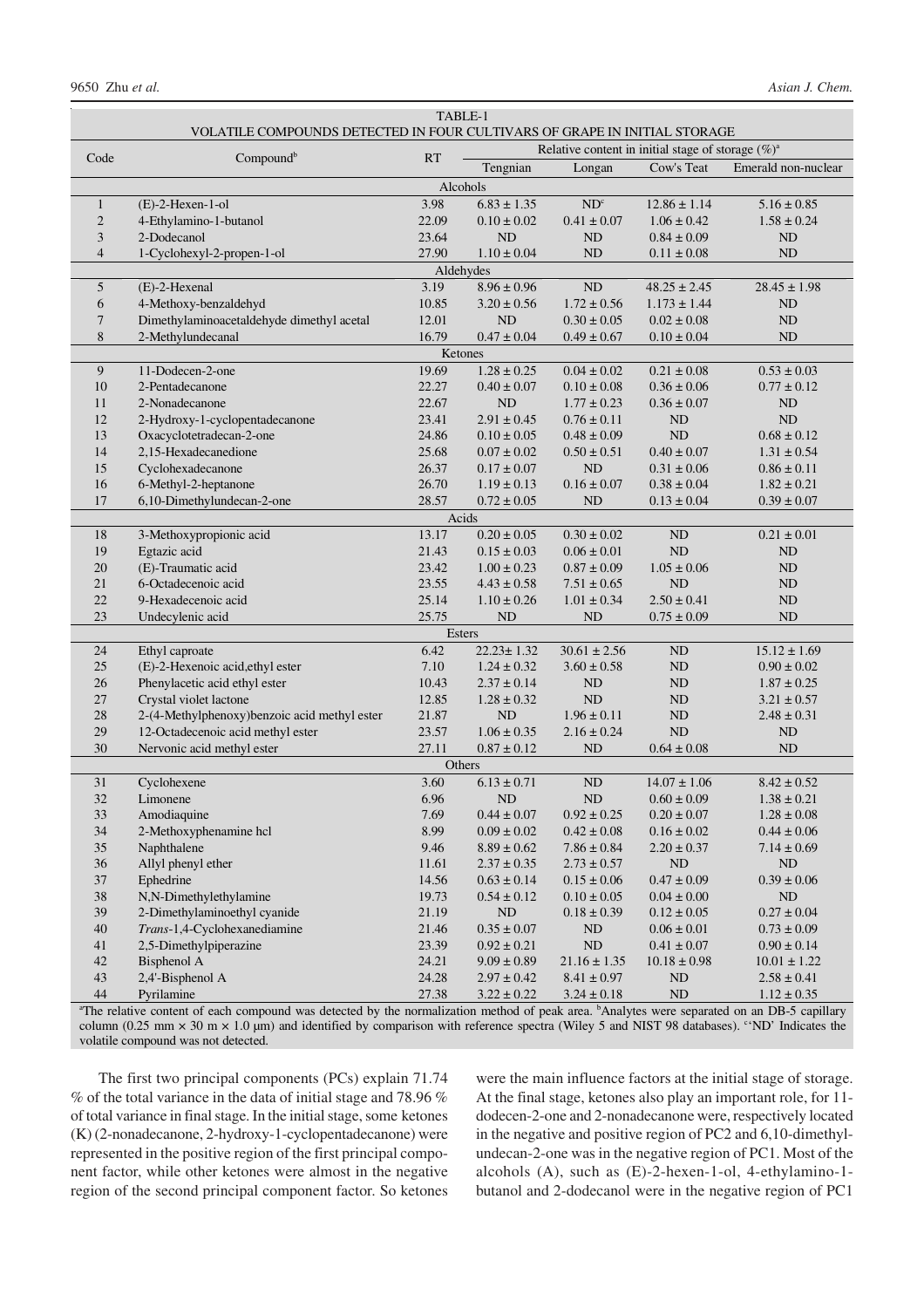| IADLE-2<br>VOLATILE COMPOUNDS DETECTED IN FOUR CULTIVARS OF GRAPE IN LATTER STORAGE |                                                                  |           |                                                     |                  |                               |                     |  |  |  |
|-------------------------------------------------------------------------------------|------------------------------------------------------------------|-----------|-----------------------------------------------------|------------------|-------------------------------|---------------------|--|--|--|
| Code                                                                                |                                                                  |           | Relative content in final stage of storage $(\%)^a$ |                  |                               |                     |  |  |  |
|                                                                                     | Compound <sup>b</sup>                                            | <b>RT</b> | Tengnian                                            | Longans          | Cow's Teat                    | Emerald non-nuclear |  |  |  |
| Alcohols                                                                            |                                                                  |           |                                                     |                  |                               |                     |  |  |  |
| $\mathbf{1}$                                                                        | $(E)$ -2-Hexen-1-ol                                              | 3.65      | ND <sup>c</sup>                                     | ND               | $16.46 \pm 0.98$ <sup>c</sup> | ND                  |  |  |  |
| $\overline{2}$                                                                      | Phenylethyl alcohol                                              | 8.14      | $4.08 \pm 0.35$                                     | $15.26 \pm 1.23$ | $2.23 \pm 0.31$               | $7.02 \pm 0.88$     |  |  |  |
| Aldehydes                                                                           |                                                                  |           |                                                     |                  |                               |                     |  |  |  |
| 3                                                                                   | (E)-2-Hexenal                                                    | 3.20      | $13.58 \pm 1.21$                                    | ND               | $13.85 \pm 0.82$              | ND                  |  |  |  |
| $\overline{4}$                                                                      | Nonanal                                                          | 8.00      | ND                                                  | ND               | $3.37 \pm 0.47$               | $3.52 \pm 0.13$     |  |  |  |
| 5                                                                                   | 4-Methoxy-benzaldehyde                                           | 10.85     | <b>ND</b>                                           | $2.63 \pm 0.58$  | $1.33 \pm 0.29$               | $2.30 \pm 0.46$     |  |  |  |
| 6                                                                                   | 2-Methylundecanal                                                | 18.07     | $0.29 \pm 0.09$                                     | <b>ND</b>        | $0.15 \pm 0.03$               | $1.59 \pm 0.04$     |  |  |  |
| Ketones                                                                             |                                                                  |           |                                                     |                  |                               |                     |  |  |  |
| $\tau$                                                                              | 11-Dodecen-2-one                                                 | 23.80     | $1.54 \pm 0.04$                                     | $2.08 \pm 0.02$  | $2.53 \pm 0.01$               | $1.00 \pm 0.09$     |  |  |  |
| 8                                                                                   | 2-Nonadecanone                                                   | 26.32     | $0.93 \pm 0.17$                                     | $0.27 \pm 0.04$  | $0.19 \pm 0.05$               | $1.26 \pm 0.56$     |  |  |  |
| 9                                                                                   | 6,10-Dimethylundecan-2-one                                       | 27.32     | $0.26 \pm 0.03$                                     | $0.37 \pm 0.07$  | $1.26 \pm 0.09$               | $0.85 \pm 0.11$     |  |  |  |
| Acids                                                                               |                                                                  |           |                                                     |                  |                               |                     |  |  |  |
| 10                                                                                  | 3-Methoxypropionic acid                                          | 5.27      | $2.78 \pm 0.45$                                     | ND               | $0.27 \pm 0.04$               | ND                  |  |  |  |
| 11                                                                                  | 4-Butylbenzoic acid                                              | 10.85     | ND                                                  | $4.89 \pm 0.61$  | ND                            | ND                  |  |  |  |
|                                                                                     |                                                                  |           | <b>Esters</b>                                       |                  |                               |                     |  |  |  |
| 12                                                                                  | Ethyl trans-crotonate                                            | 3.27      | ND                                                  | ND               | ND                            | $34.62 \pm 2.98$    |  |  |  |
| 13                                                                                  | Ethyl tiglate                                                    | 5.47      | ND                                                  | $2.20 \pm 0.49$  | ND                            | $1.98 \pm 0.27$     |  |  |  |
| 14                                                                                  | Ethyl caproate                                                   | 6.46      | $27.36 \pm 2.69$                                    | $31.71 \pm 1.87$ | ND                            | $33.65 \pm 4.12$    |  |  |  |
| 15                                                                                  | Ethyl phenylacetate                                              | 10.43     | <b>ND</b>                                           | $6.85 \pm 0.98$  | ND                            | $3.57 \pm 0.16$     |  |  |  |
| 16                                                                                  | Ethyl caprate                                                    | 13.19     | ND                                                  | $3.84 \pm 0.21$  | <b>ND</b>                     | ND                  |  |  |  |
| 17                                                                                  | Ethyl laurate                                                    | 16.47     | ND                                                  | ND               | ND                            | $1.71 \pm 0.25$     |  |  |  |
| 18                                                                                  | Palmitic acid ethyl ester                                        | 21.92     | <b>ND</b>                                           | $3.95 \pm 0.29$  | <b>ND</b>                     | ND                  |  |  |  |
| Others                                                                              |                                                                  |           |                                                     |                  |                               |                     |  |  |  |
| 19                                                                                  | 1-Cyclopropylpropane                                             | 3.76      | $28.63 \pm 3.78$                                    | ND               | $44.76 \pm 2.97$              | ND                  |  |  |  |
| 20                                                                                  | Limonene                                                         | 6.95      | $3.02 \pm 0.26$                                     | ND               | $1.56 \pm 0.09$               | $3.32 \pm 0.52$     |  |  |  |
| 21                                                                                  | Amodiaquine                                                      | 7.73      | $7.09 \pm 0.69$                                     | ND               | $0.92 \pm 0.17$               | $1.27 \pm 0.26$     |  |  |  |
| 23                                                                                  | Naphthalene                                                      | 9.47      | $3.93 \pm 0.57$                                     | $22.92 \pm 1.86$ | $9.99 \pm 1.07$               | ND                  |  |  |  |
| 24                                                                                  | Dimethylaminopropionitrile                                       | 23.63     | $3.91 \pm 0.45$                                     | $2.48 \pm 0.36$  | $0.78 \pm 0.09$               | $0.42 \pm 0.09$     |  |  |  |
| 25                                                                                  | N-Isopropylmethylamine                                           | 25.53     | $2.60 \pm 0.31$                                     | $0.54 \pm 0.06$  | $0.35 \pm 0.02$               | $1.93 \pm 0.31$     |  |  |  |
|                                                                                     | $h_{\perp}$<br>$\cdot$<br>$\mathbf{a}$ $\mathbf{a}$<br>$mn \sim$ |           |                                                     |                  |                               |                     |  |  |  |

 $T_{\text{max}}$ 

The relative content of each compound was detected by the normalization method of peak area. <sup>b</sup>Analytes were separated on an DB-5 capillary column (0.25 mm  $\times$  30 m  $\times$  1.0 µm) and identified by comparison with reference spectra (Wiley 5 and NIST 98 databases). "ND' Indicates the volatile compound was not detected.

at the initial stage and at final stage, the only two alcohols, (E)-2-hexen-1-ol and phenylethyl alcohol were located in the negative and positive region of PC1. This indicated that alcohols were also important both at initial stage and at final stage. All the esters (ES) were located either in the positive region (ethyl tiglate, ethyl caproate, ethyl phenylacetate, ethyl caprate, ethyl laurate and palmitic acid ethyl ester) of PC1 or in the positive region (ethyl trans-crotonate and ethyl laurate) of PC2 at finial stage of storage, therefore, it was important in this phase.

**Effect of related indexes on volatile compounds:** Total sugar, total acid and sugar acid ratio could reflect some gustatory sense. These indexes also changed a lot during storage and the changing related to the altering of volatile compounds. Figs. 4-6 show the results for the changes of total sugar (°Brix), total acidity (titratable acidity, TA) and sugar acid ratio in different cultivars of grape berries during storage. Both the contents of total sugar and total acid in the cultivar 'Cow's Teat' were much higher than in the other three cultivars. This could be related to the lack of esters and acid in this cultivar (Table-1). The changing of total sugar and total acid increased steadily and sugar acid ratio showed a trendency of rising slightly in the first and then falling in the final stage in 'Cow's Teat'.

For the cultivar 'Tengnian', the changing of total sugar and total acid was different from the other three cultivars, which



Fig. 4. Changes of total sugar in four cultivars of grape during storage at 20 ºC and environmental humidity conditions. Vertical bars represent the standard errors of the means of triplicate samples

showed a tendency of falling first and then rising. The sugar acid ratio in this cultivar also showed the greatest change, which first increased then decrease. Comparison of Table-1 with Table-2 shows that the types of volatile compounds changed a lot in the cultivar 'Tengnian' between the initial stage and final stage of storage. In the later stage of storage, contents of